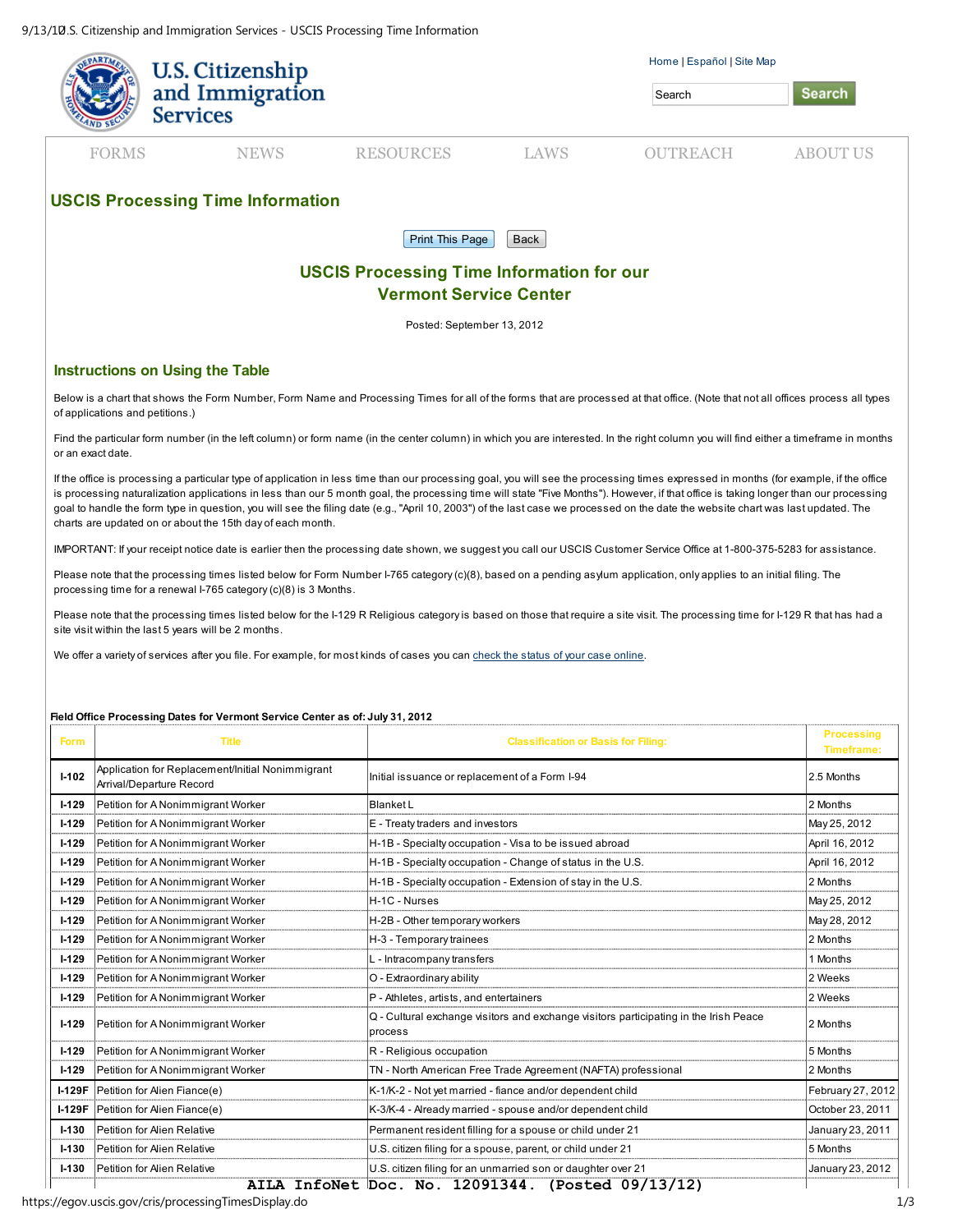9/13/10.S. Citizenship and Immigration Services - USCIS Processing Time Information

| $I-130$      | Petition for Alien Relative                                                            | Permanent resident filling for an unmarried son or daughter over 21                                                                | January 16, 2012      |
|--------------|----------------------------------------------------------------------------------------|------------------------------------------------------------------------------------------------------------------------------------|-----------------------|
| $1 - 130$    | Petition for Alien Relative                                                            | U.S. citizen filing for a married son or daughter over 21                                                                          | January 23, 2012      |
| $I-130$      | Petition for Alien Relative                                                            | U.S. citizen filing for a brother or sister                                                                                        | November 20,<br>2010  |
| <b>I-131</b> | Application for Travel Document                                                        | Haitian Refugee Immigrant Fairness Act (HRIFA) dependent applying for advance parole                                               | March 23, 2012        |
| $1 - 131$    | Application for Travel Document                                                        | Haitian Refugee Immigrant Fairness Act (HRIFA) principal applying for advance parole                                               | March 23, 2012        |
| <b>I-131</b> | Application for Travel Document                                                        | All other applicants for advance parole                                                                                            | April 2, 2012         |
| $I - 140$    | Immigrant Petition for Alien Worker                                                    | Extraordinary ability                                                                                                              | 4 Months              |
| $I-140$      | Immigrant Petition for Alien Worker                                                    | Outstanding professor or researcher                                                                                                | 4 Months              |
| $I-140$      | Immigrant Petition for Alien Worker                                                    | Multinational executive or manager                                                                                                 | 4 Months              |
| $I-140$      | Immigrant Petition for Alien Worker                                                    | Advanced degree or exceptional ability                                                                                             | 4 Months              |
| $I-140$      | Immigrant Petition for Alien Worker                                                    | Skilled worker or professional                                                                                                     | 4 Months              |
| $I - 140$    | Immigrant Petition for Alien Worker                                                    | Unskilled worker                                                                                                                   | 4 Months              |
| $I - 140$    | Immigrant Petition for Alien Worker                                                    | Advanced degree or exceptional ability requesting a National Interest Waiver                                                       | 4 Months              |
| $I-140$      | Immigrant Petition for Alien Worker                                                    | <b>Schedule A Nurses</b>                                                                                                           | 4 Months              |
| <b>I-360</b> | Petition for Amerasian, Widow(er), or Special Immigrant   All other special immigrants |                                                                                                                                    | June 5, 2011          |
| $I-485$      | Application to Register Permanent Residence or to<br>Adjust Status                     | Employment-based adjustment applications                                                                                           | September 11,<br>2011 |
| $I-485$      | Application to Register Permanent Residence or to<br>Adjust Status                     | Based on grant of asylum more than 1 year ago                                                                                      | October 11, 2011      |
| $I-539$      | Application to Extend/Change Nonimmigrant Status                                       | Change status to the F or M academic or vocational student categories                                                              | May 7, 2012           |
| $I-539$      | Application to Extend/Change Nonimmigrant Status                                       | Change of status to H or L dependents                                                                                              | May 7, 2012           |
| $1 - 539$    | Application to Extend/Change Nonimmigrant Status                                       | Change Status to the J exchange visitor category                                                                                   | May 7, 2012           |
| $1 - 539$    | Application to Extend/Change Nonimmigrant Status                                       | All other change of status applications                                                                                            | May 7, 2012           |
| $1 - 539$    | Application to Extend/Change Nonimmigrant Status                                       | Extension of Stay for F or Macademic or vocational students                                                                        | May 7, 2012           |
| $I-539$      | Application to Extend/Change Nonimmigrant Status                                       | Extension of stay for H and L dependents                                                                                           | May 7, 2012           |
| <b>I-539</b> | Application to Extend/Change Nonimmigrant Status                                       | Extension of Stay for J exchange visitors                                                                                          | May 7, 2012           |
| $I-539$      | Application to Extend/Change Nonimmigrant Status                                       | All other extension applications                                                                                                   | May 7, 2012           |
| <b>I-751</b> | Petition to Remove the Conditions on Residence                                         | Removal of lawful permanent resident conditions (spouses of U.S. citizens and lawful<br>permanent residents                        | November 28,<br>2011  |
| I-765        | Application for Employment Authorization                                               | Based on a request by a qualified F-1 academic student. [(c)(3)]                                                                   | 3 Months              |
| I-765        | Application for Employment Authorization                                               | Based on a pending asylum application $[(c)(8)]$                                                                                   | June 18, 2012         |
| $I - 765$    | Application for Employment Authorization                                               | Based on a pending I-485 adjustment application [(c)(9)]                                                                           | 3 Months              |
| I-765        | Application for Employment Authorization                                               | Based on TPS for El Salvador [(c)(19)(a)(12)]                                                                                      | October 31, 2010      |
| $I - 765$    | Application for Employment Authorization                                               | Based on TPS for Honduras/Nicaragua [(c)(19), (a)(12)]                                                                             | January 6, 2011       |
| $I - 765$    | Application for Employment Authorization                                               | All other applications for employment authorization                                                                                | 3 Months              |
| $I-817$      | Application for Family Unity Benefits                                                  | Voluntary departure under the family unity program                                                                                 | 6 Months              |
| $I-821$      | Application for Temporary Protected Status                                             | El Salvador extension                                                                                                              | October 31, 2010      |
| $I-821$      | Application for Temporary Protected Status                                             | El Salvador initial or late filing                                                                                                 | October 31, 2010      |
| $I-821$      | Application for Temporary Protected Status                                             | Honduras and Nicaragua extension                                                                                                   | October 31, 2010      |
| $1 - 821$    | Application for Temporary Protected Status                                             | Honduras and Nicaragua initial or late filing                                                                                      | October 31, 2010      |
| $I-824$      | Application for Action on an Approved Application or<br>Petition                       | To request further action on an approved application or petition                                                                   | 3 Months              |
| $I-829$      | Petition by Entrepreneur to Remove Conditions                                          | Removal of lawful permanent resident conditions (immigrant investors) based on PL107-<br>273                                       | 6 Months              |
| $I-90$       | Application to Replace Permanent Resident Card                                         | Initial issuance or replacement                                                                                                    | 3.5 Months            |
| $I-90$       | Application to Replace Permanent Resident Card                                         | 10-year renewal                                                                                                                    | 3.5 Months            |
| 1-90A        | Application to Replace Permanent Resident Card                                         | Initial issuance or replacement for Special Agricultral Workers (SAW)                                                              | 3.5 Months            |
| $I-914$      | Application for T Non-immigrant Status                                                 | Provide temporary immigration benefits to an alien who is a victim of trafficking in persons,<br>and immediate family              | March 19, 2012        |
| $I-918$      | Petition for U Non-immigrant Status                                                    | Provide temporary immigration benefits to an alien who is a victim of qualifying criminal<br>activity, and their qualifying family | January 4, 2012       |
| N-565        | Application for Replacement Naturalization/Citizenship<br>Document                     | U.S. citizen applying for a replacement of naturalization or citizenship certificate                                               | 6 Months              |
| N-600        | Application for Certification of Citizenship                                           | Application for recognition of U.S. citizenship                                                                                    | 5 Months              |
| N-643        | Application for Certification of Citizenship on Behalf of<br>an Adopted Child          | Application for recognition of U.S. citizenship on behalf of an adopted child                                                      | November 30,<br>2011  |

Print This Page | Back